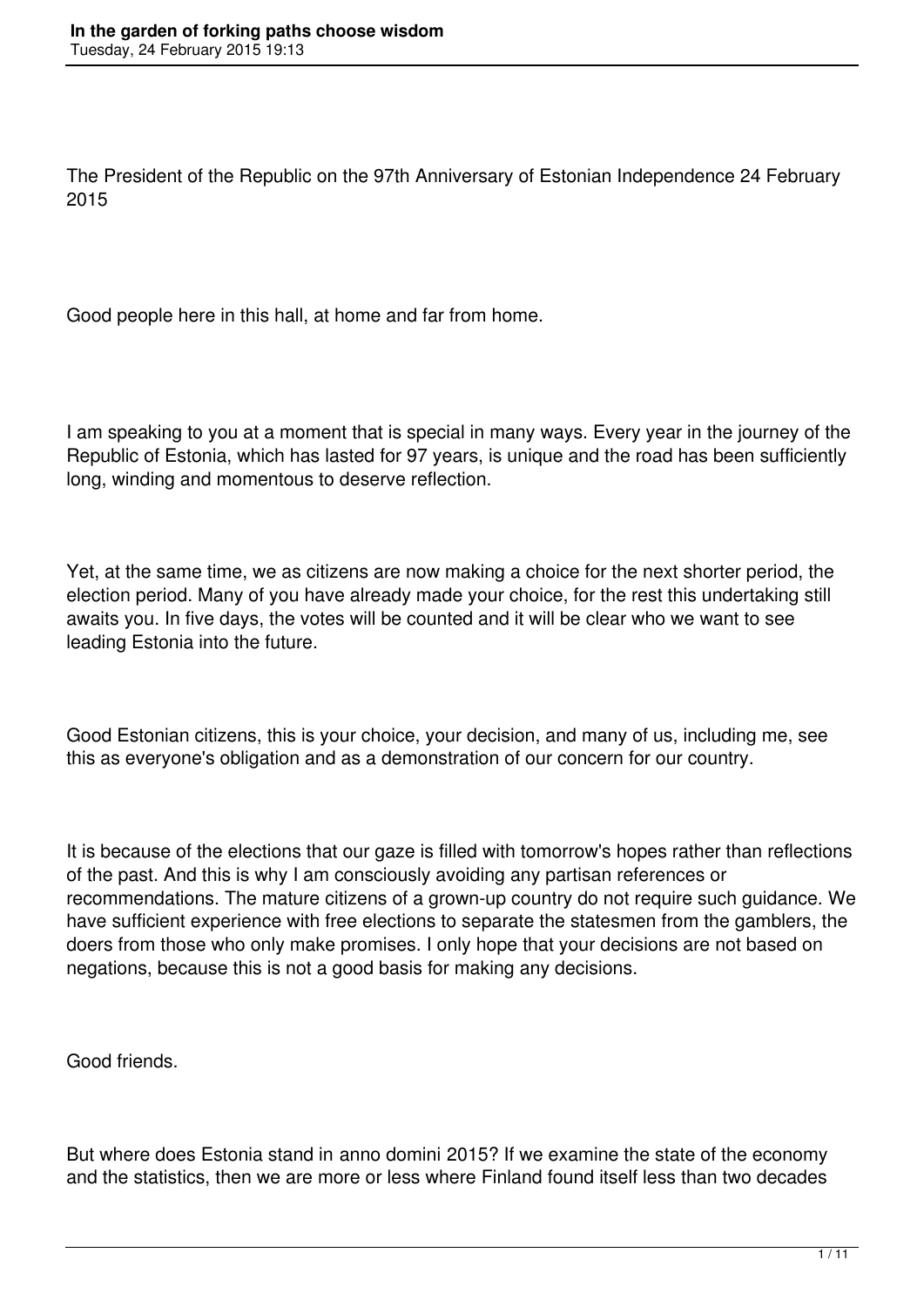ago. In other "life rankings", we are more likely to find Estonia nearer to the top than the bottom. Where we reasonably and totally naturally believe that we belong.

However the poor position, for instance, in the rankings related to the wage gap or alcohol consumption should make us sad. Especially since no improvement seems to be in sight.

But I do not want to talk about vodka or money, but about peace, freedom, education and truth.

Exactly a year ago, events started to unravel about a thousand kilometres south of us. Today the entire post-Cold War security structure of Europe has been destroyed. Is there any other possible interpretation of the occupation and annexation of Crimea?

If we examine these matters from the Estonian viewpoint, without using foreign policy terminology, we can say that the former inner sense of security has been disrupted. Questions are being asked in our newspapers and in our homes that we have not heard since the restoration of our independence.

A war is underway in Ukraine. People are being killed there every day. Even now. This is a new type of war, in which one clearly proven combatant is openly using the newest weapons while denying everything.

One the main characters in this war is Untruth. For almost an entire year, Europe also kept saying that, despite all the proof, "separatists" were involved. In other words, recalling George Orwell's timeless perception, peace is again war and a ceasefire actually murderous artillery fire.

To date, the democratic world has limited itself to sanctions and supported Ukraine morally, politically and economically. I hope that this moral backbone remains strong. We need to feel secure that Europe's current consensus will continue. Because, Europe may not want war, but the war in Ukraine is a reality regardless of what we want.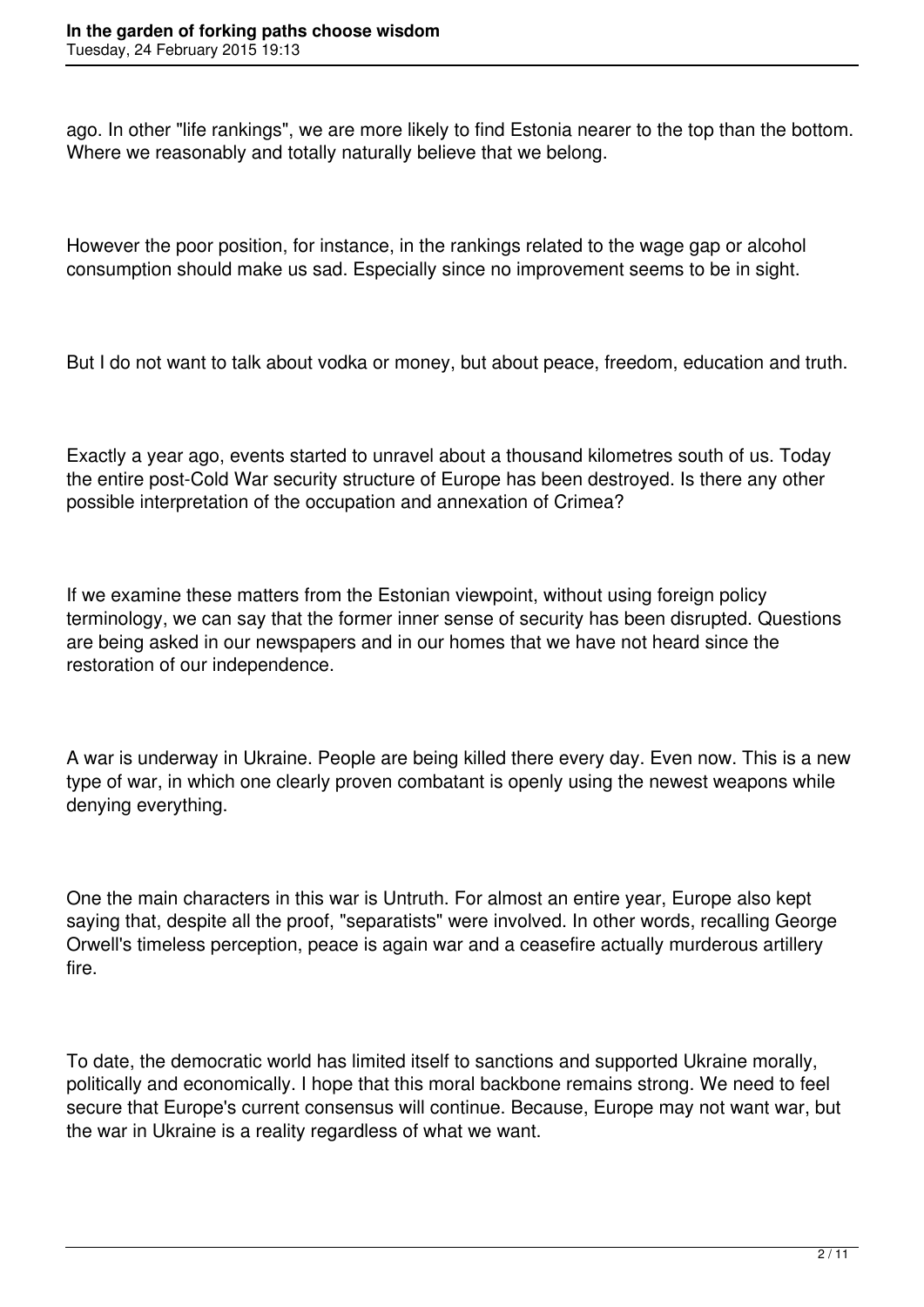If Europe can learn anything at all from the past, it is that concessions only cause the aggressor's appetite for new demands to increase.

The Chamberlains of the world bring messages of peace, but not peace itself.

Who should be more familiar with these cold currents than Estonia? Among other things we know that Estonia and the other Baltic states are not the next "Ukraine", although some people think it trendy to say so. Luckily, they are wrong, just as they were wrong only a few years ago, when we were admonished for our supposedly baseless phobias.

Estonia is protected. As we saw in today's parade, the NATO allies are in Estonia. The security of Estonia and NATO is integrated – with its presence in Estonia, NATO is defending itself. Europe and the NATO allies have a greater consensus regarding security questions than ever before in the last quarter century. The deployment of allied forces to the border countries of the alliance is an answer to the new reality. Estonia has a battle-ready Defence Force and a militia with a strong will to defend – the Defence League.

A few days ago, I heard a Ukrainian parliamentarian say he thought that Estonia had just been lucky. That we became free and immediately got into NATO.

But our achievements to date have not simply fallen into our lap. We did not have a pre-determined road to Arcadia marked with blinking lights. In the garden of forking paths, we had the wisdom to choose the one that has brought us here.

Because we are painfully aware that Estonia is our last refuge.

Nothing is pre-determined. Getting into NATO and the European Union, like the withdrawal of the Russian military forces from Estonia, was the result of the single-minded efforts of many people. We are eating the fruits of these efforts today, and every day we are growing more – together.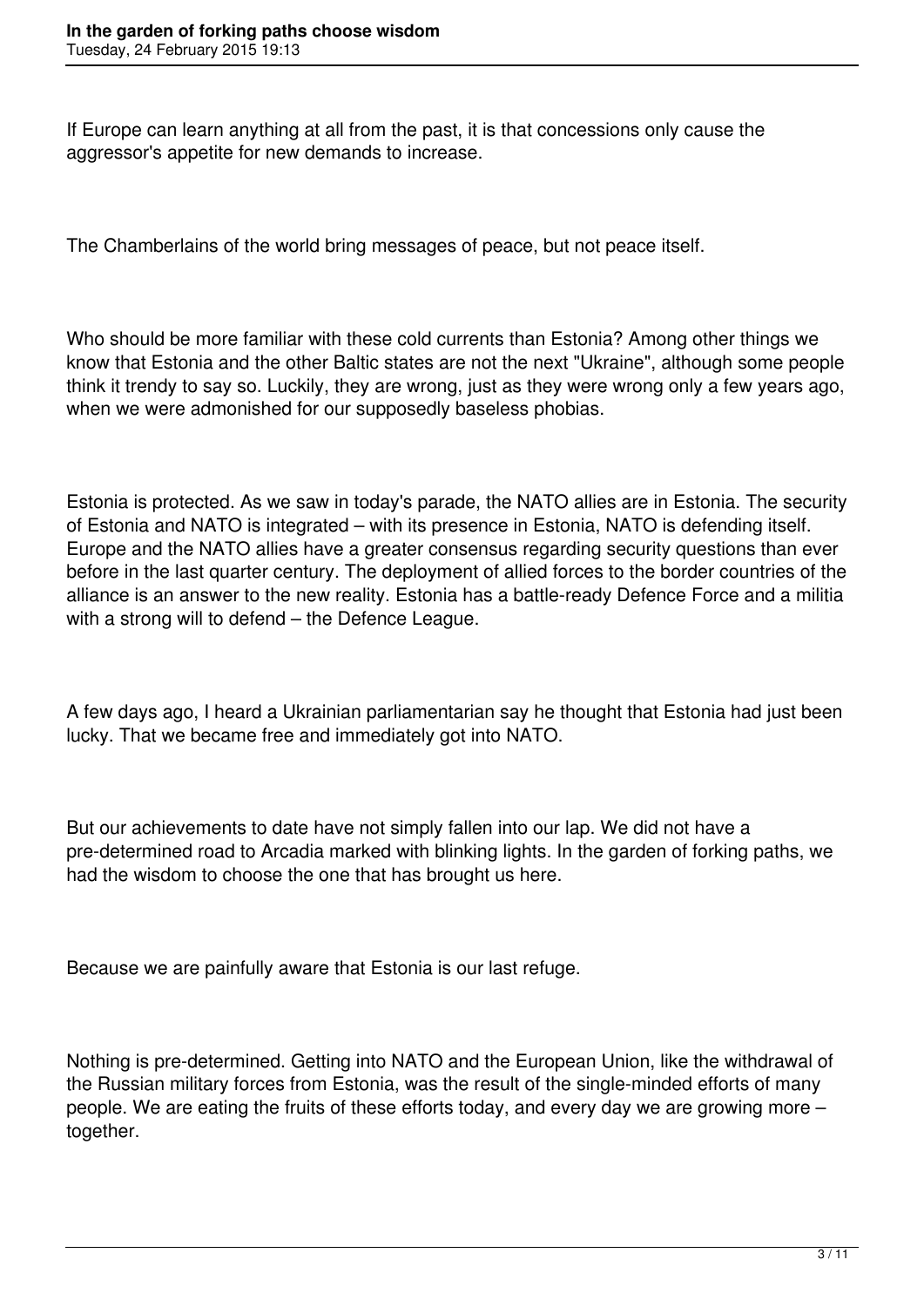Ladies and gentlemen.

The fate, nature and future of every nation is determined by the values on which the society and state is based. Estonia's founding principles are written into our Constitution. Already in 1918, when independence was declared, the democratic nature of our state, everyone's fundamental freedoms were established, many of which were not adopted by other states until later. These same principles were reconfirmed by a national referendum when our freedom was restored.

The fundamental rights guaranteed by our Constitution establish the foundation which makes Estonia dear to so many of us, which makes Estonia your republic, the republic of us all.

Its foundation is still secure almost a quarter of a century later. This despite the fact that life has vastly changed. That the under-30s can obviously not remember the Soviet occupation. That life at that time was eight times poorer than in Finland. That we needed visas to travel. That there was no Internet. That trolls were only a means of transportation and not Internet troublemakers. And NATO and the European Union were goals, but mainly still dreams.

When I said one year ago that the things has brought us this far will not take us any further, this was the core of my thought. Every generation must explicate the foundations of its nation to suit the present day.

When maintaining our democracy, we must constantly assess what works and what needs to be improved. Estonia must not repeat the errors of others, we should learn from them. The idea of independence is to be oneself, not to become someone else.

What are the ideas that have perhaps become dogmas for us, that require refreshing? What ideas have exhausted themselves? What perceptions of the state's structure, which seems to be the only alternative in the whirlwind of restoring our freedom a generation ago, have become a hindrance or even a problem today?

On the one hand, we are very forward-looking and proud of things like Skype, the abundant start-up companies, many of which have achieved great success in the world.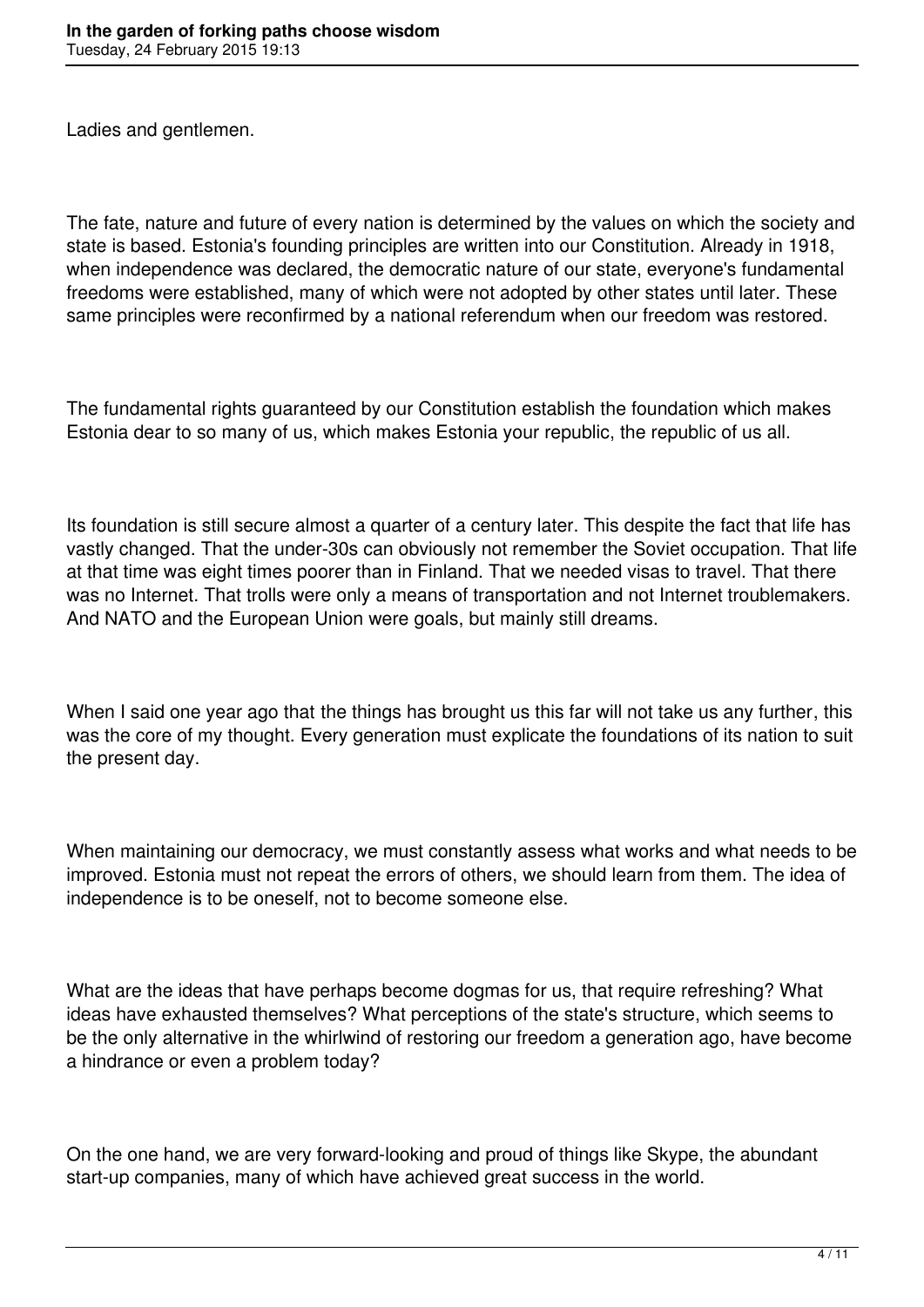But at the same time we are very conservative in other areas and attached to dogmas that were valid 20 years ago.

This is a paradox and I formulated the assignment to resolve it a year ago. The answer will be provided by the people.

Good friends.

The increasing demands that we place on our state must not result in the expectation that the state knows and does everything. Ask yourself: does Estonian society really have to be organised to such a great extent by instructions and prohibitions from the state?

Let's ask ourselves: how does the increasing role of the state as a babysitter or even parent corresponds to the idea of our Constitution? The Estonian state is founded on freedom. I repeat, first of all on freedom, on truth and on justice.

Seeing laws that function normally being rewritten time and again, with the addition of ever more rules and regulations, and ever broader supervisory obligations for the police and officials, inevitably, the following question pops into the mind of many people: Has a situation really developed where every person living in Estonia has to be treated as a probable criminal or half-wit, just in case?

It seems to me that our fervor to achieve order has caused us to exaggerate. I much prefer a state that trusts its citizens and the civil society.

After all, most people are responsible, they are capable of anticipating the consequences of their action and want to receive praise not condemnation from their fellow human beings.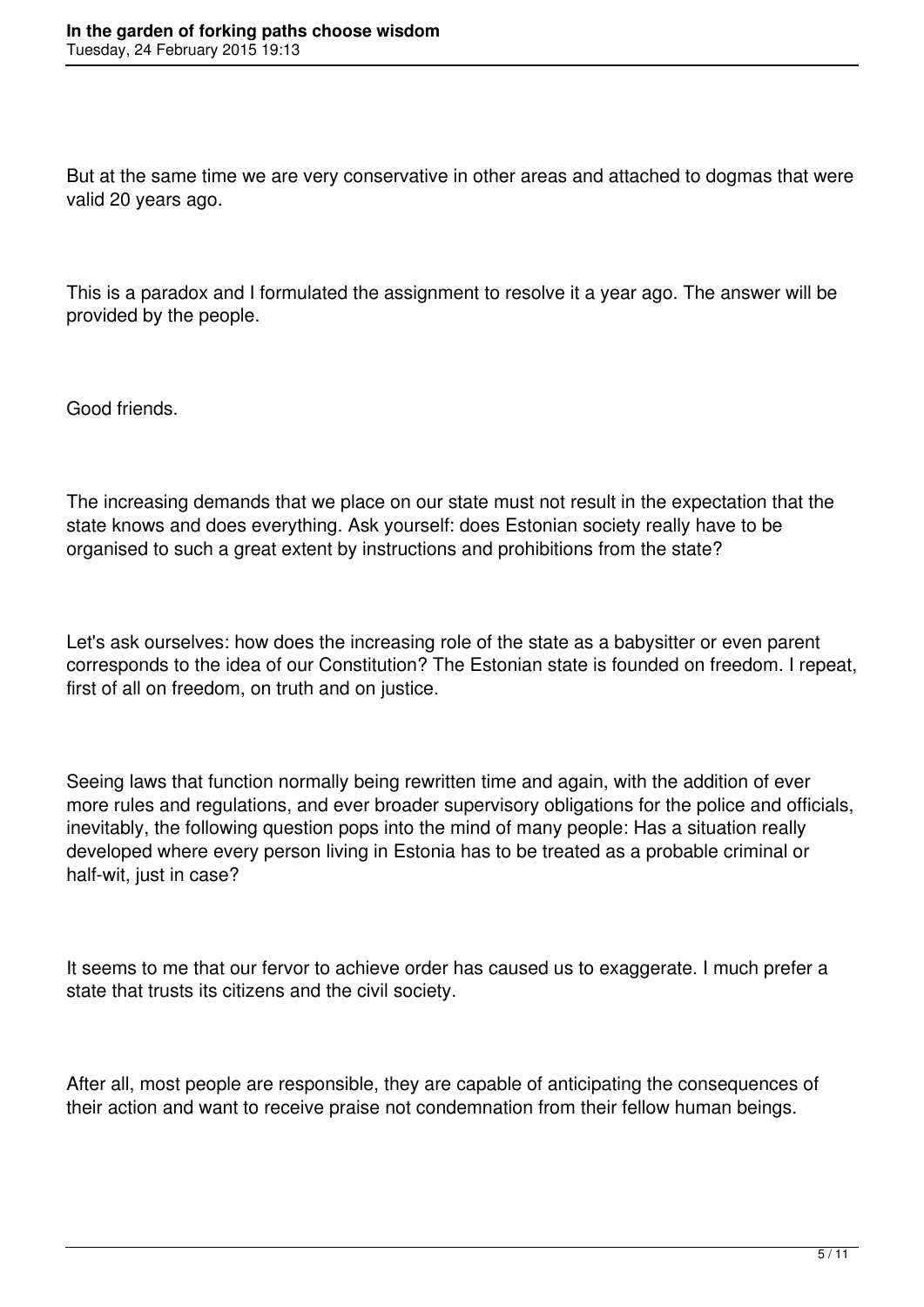Therefore, I hope that the Riigikogu that is currently being elected and the next government will be able to resist the temptation of overregulation. Let's preserve our Constitution and its spirit. Let's preserve our laws. Let's do exactly what is needed and leave what is not needed undone.

Ladies and gentlemen.

Education is the religion of the Estonians. We truly believe that the best thing that parents can bequest to their children is a good education. Not land, houses, forests or bank accounts.

The most important capital today is knowledge and skills. Therefore, the quality of the education everywhere in Estonia must be uniformly excellent, in order to give all our young people the opportunity to strive and become the best in their fields. Schools must not be inadequate anywhere, because of the learners or location of the school, the authority or poor administration of the local government.

Actually, education is an issue related to the life of the state, and not to local life. At least, starting with basic school. Estonia, with its 1.3 million residents, has the obligation to ensure a uniformly high level of teaching everywhere and for everyone. The small size of the local government or its lack of funds or the convenience of the decision-makers cannot be an excuse.

The Estonian school system must be able to keep pace with a changing world and changing times. Because children, students, do not know any other time or any other world. We live in revolutionary times. Analysts say that when the children who are starting school today in the developed countries start looking for jobs, 40% of today's jobs will have disappeared or changed. So let's ask, are our schools teaching tomorrow's skills to a sufficient degree?

Placing greater value on the work of teachers when it comes to both salaries and prestige is still a key issue when it comes to the future of Estonia. If we do not do this we may soon discover that our success in the PISA tests has disappeared. If we cannot attract talented teachers, which can only happen if we pay proper salaries, we are bound to fail.

But, make no mistake, in the places where the school system functions well and the work of the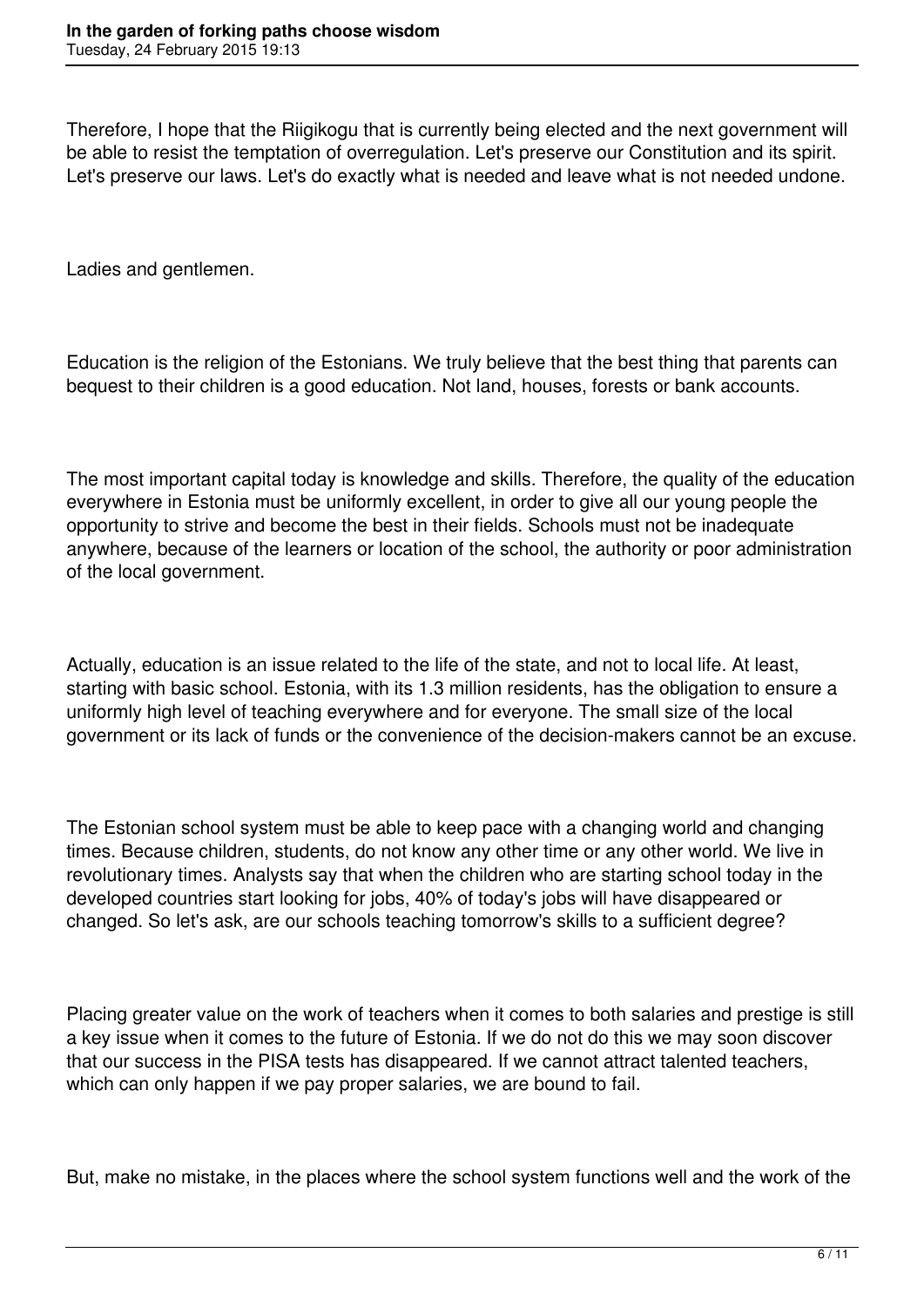teachers is appreciated – for instance in Finland – much is also expected of the teachers.

Adopting this way of thinking can no longer be postponed. Experience shows that reorganisations in education bear fruit after 10 to 15 years. The actual changes occur when we start teaching students and not curricula. Education is a long-term process, longer than the terms of the next Riigikogu members.

Ladies and gentlemen!

I am speaking about education because this is part of what will take us forward. After all, the foundation already exists.

Here and now we must also acknowledge that despite all our dissatisfaction, we have truly achieved something great during our new period of independence. Something very great.

With our decisions, achieved dreams and work, each one of us has successfully developed Estonia.,

We have proven that Estonia deserves our care and love.

We can definitely state that we have learned. This time we have done it right.

Let's finally acknowledge that: The second time we have done better.

We have something to defend if necessary, to preserve and to cherish.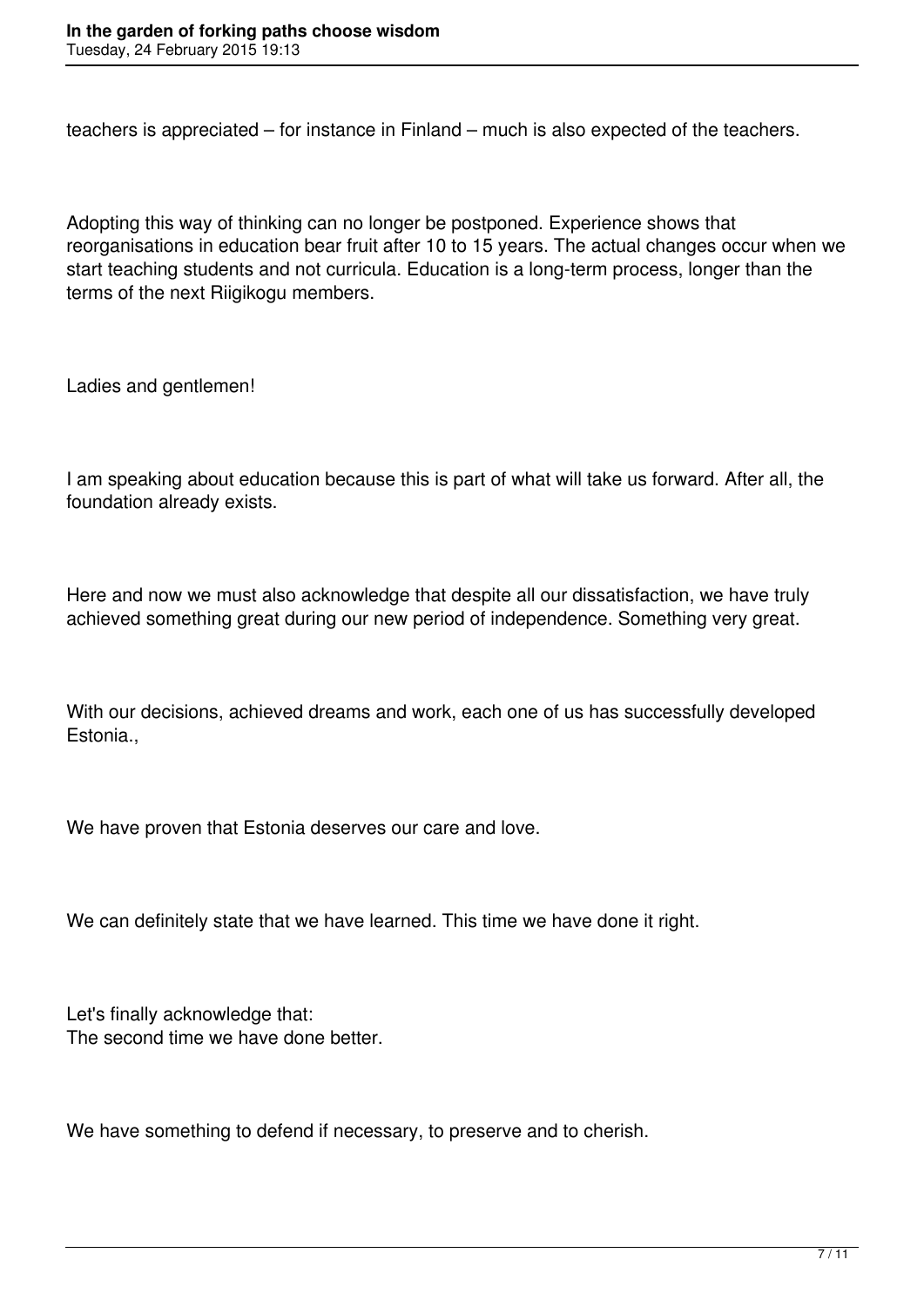This is our truth and our justice. It is truth and actuality that we must honour and appreciate more. Truth. The rule of law is impossible without justice, but justice is also impossible without truth.

Some time ago, probably in 1988, the Virulane, the newspaper of the Viru collective farm, flew like the first swallow into the dawning sky of freedom from this very area, Virumaa. The newspaper had a blue-black-and white border, and its motto was Truth rises, lies sink.

Fortunately, truth did rise. But recently we are seeing that the advance of Untruth is underway. This undermines the foundations of democracy and freedom. We are faced with a situation where verifiable and empirical truths, as well as actual facts are successfully being questioned.

We are told that such a thing as Truth does not exist. That everything is relative and all versions of the truth are equal. Here a tragic example from last spring, when different versions of the crash of Malaysia flight MH17 started to be presented to the public. The causes of the crash included:

A) a Russian rocket B) Ukrainian fighter plane C) the passengers were already dead and the plane was flown into Ukrainian airspace to explode; Or UFOs did it.

It is asserted that all of these are equal "truths" and we are asked, "Who are we to decide which of them is most truthful?"

The Enlightenment period started after the triumph of the natural sciences, which is still underway, disrupted the concept of absolute godly truth.

After this authority, which was based only on Aristotle and biblical dogmas, was overturned, an understanding developed that people themselves discover the truth. It is not handed down from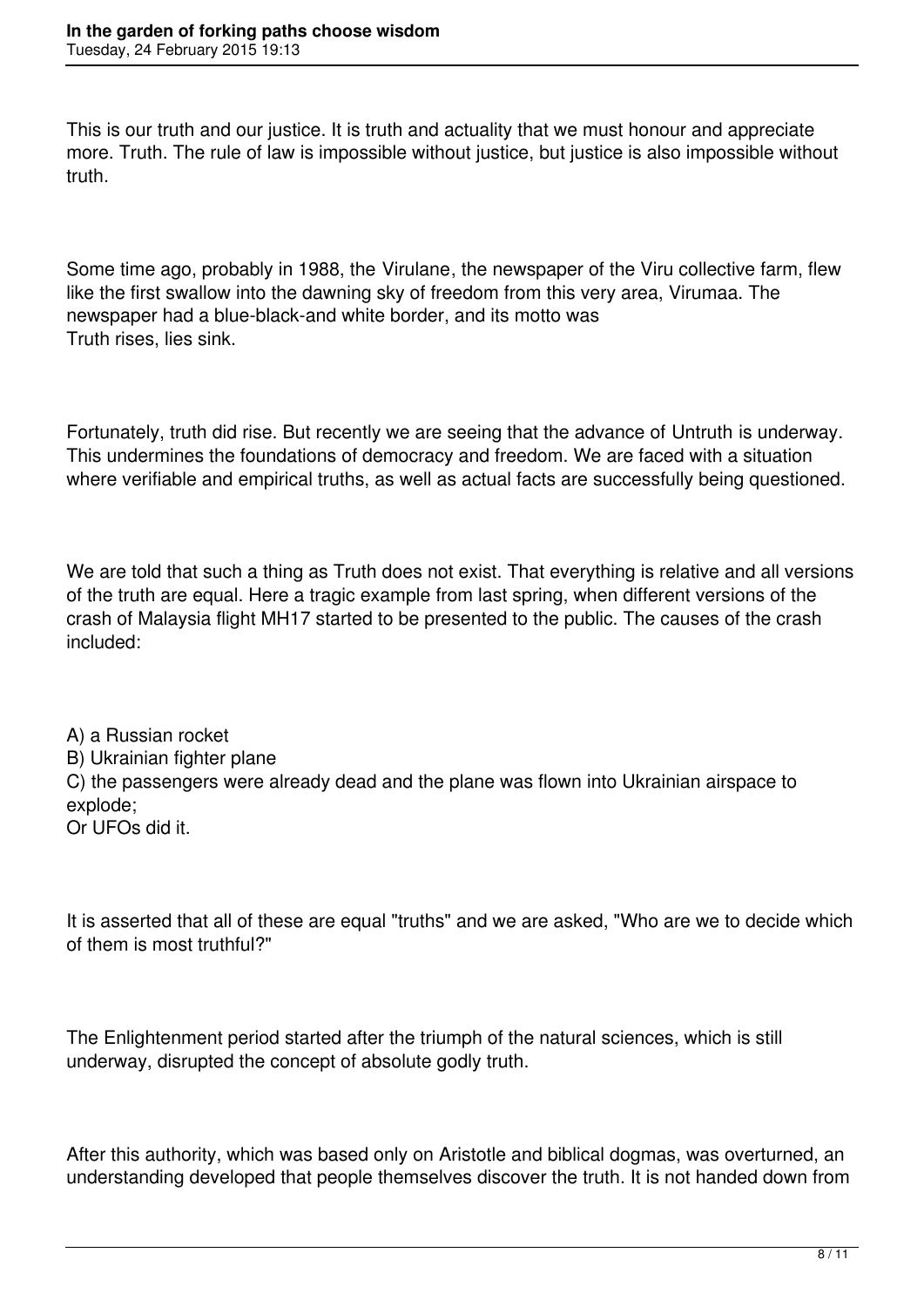somewhere above, truth can – and as much as possible -- must be proven.

Based thereon, the understanding grew that non-elected kings and emperors do not have the godly right to rule. As an alternative, the idea arose that it is the people that have this right. And this is reflected in our Constitution:

Estonia is an independent and sovereign democratic republic wherein the supreme power of state is vested in the people.

Or more simply put, our modern democratic principles grew out of the triumph of truth over blind faith.

The contemporary approach has expanded the concept of Truth. And asserts that there are many truths, and none of them is better than any other. An intellectually interesting and very Western idea, but if harnessed to the wagon of an authoritarian ideology it can become dangerous, especially when supported by power. If we do not aspire to Truth, we will discover that we are back in the Middle Ages, where the truth is forcibly delivered from above. Then Power possesses Truth. And this is what we are seeing in Ukraine today.

Fine. There can be many truths and often there are. But a shield against conscious lies must be maintained. Just like Karl Popper once said, "We cannot prove the truth, but we can prove what is untrue".

Therefore it is extremely important for the media to stop searching for the truth and to rely on the facts. At this point, I would like to praise the Estonian press. The TV viewers, Internet followers and newspaper readers have probably noticed that the Riigikogu candidates are under much greater fire and only making promises will not take them far. The professional reporting on the election campaign makes our democracy stronger, it develops Estonia as a society and a state.

This brings me back to the beginning of the speech:

The elections provide the Riigikogu and the government with direction. As people, we make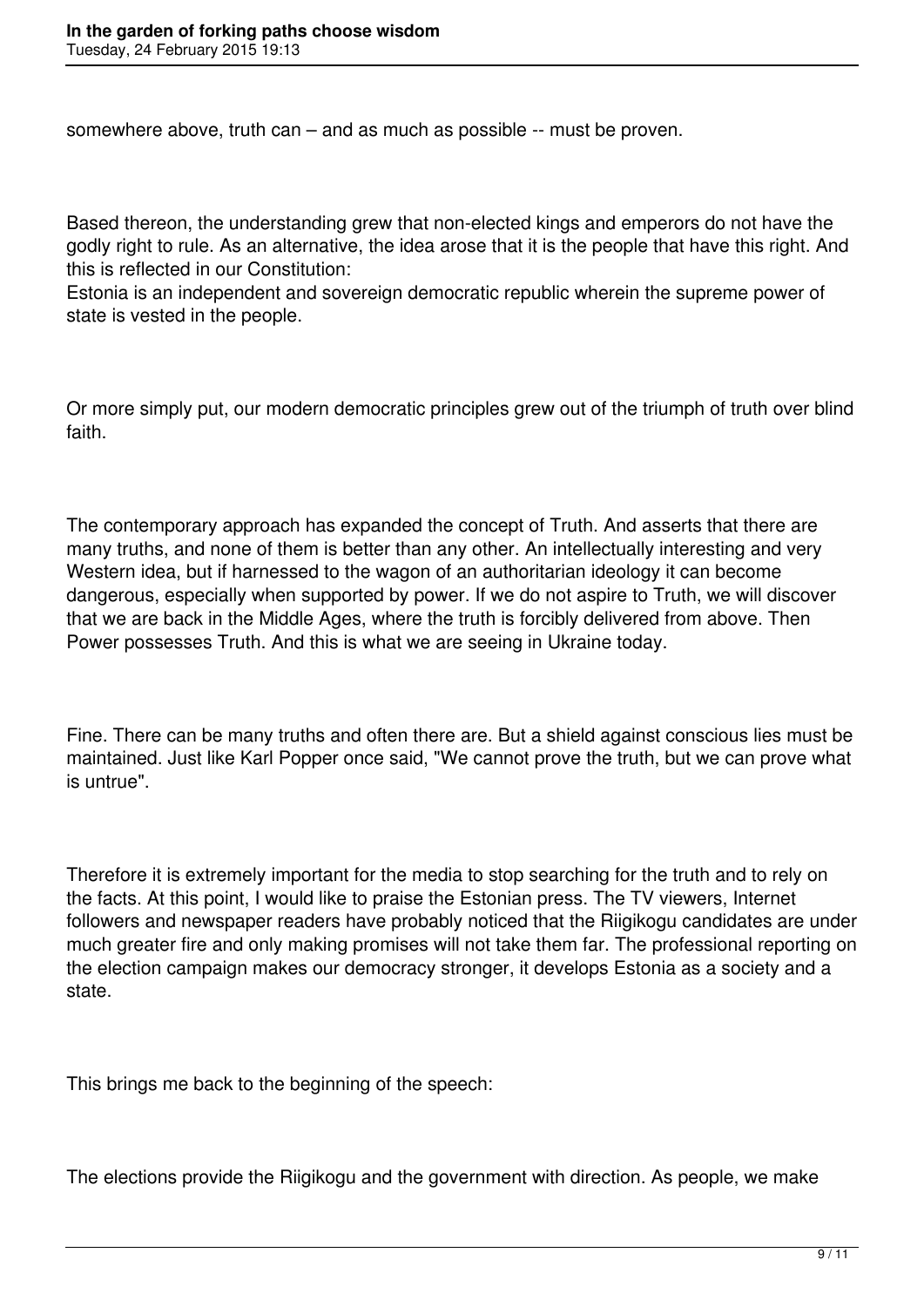decisions every day that give our lives direction. We can decide ourselves and we do. But only as long as we utilise this right, which an independent democratic Estonia has provided us.

Dear Estonians,

Your vote is the state. Your vote is an order to those who are elected. Vote!

Who you vote for is a question related to your worldview and conscience. Vote!

Your vote is the democratic state.

Today, exactly 50 years ago on 24 February 1965, the great Estonian author Karl Ristikivi wrote the following lines in his diary:

The anniversary of the Republic. I have barely had time to think about it. What's it to me – was it my republic? It only became mine after it ceased to exist.

Half a century later, many people in their homes, sitting around a table, or alone think this way: is it my republic?

My answer is: It is your republic and my republic. Everyone's Republic of Estonia!

If this is true, we do not have to curse ourselves or fate,

Then Estonia truly is our republic,